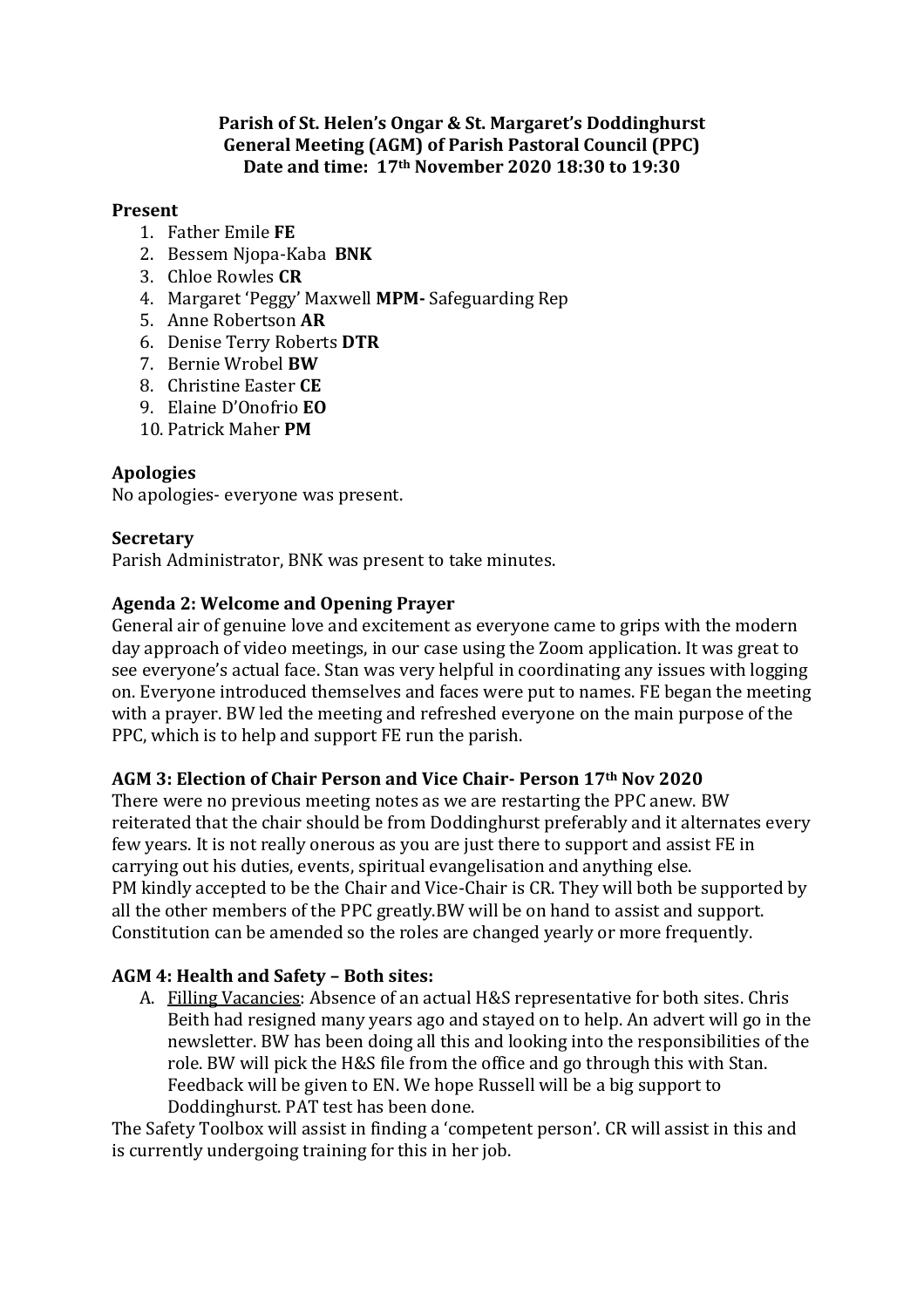- B. H&S Checklists: This is updated on safety Toolbox every 3 weeks or so. Chris Beith had ensured Doddinghurst was all updated. There is no one looking at the list for Ongar and thus the urgency to get a person in the role.
- C. Update of Key holders: The previous key holders were Jim Browning, Marianne Sainsbury and Bill Muckleston. We will need new key holders due to resignations. FE spoke of a box at the back of the church where keys can be kept. The old keys have not been taken from the previous holders. BW said keys would be returned by people no longer able to fulfil that role. FE relies on AR for the keys

## **AGM 5: Arrangements for Covid-secure opening of the churches after Dec 2nd – if permitted**

BW said we will need to contact with St Margaret's hall group. FE suggested Brendan Dunn for liaising. AR volunteered to assist with St Helen reopening; sanitiser, Stewards roster, St Helen will need a very good clean, St Margaret is ok as the nursery is going and Russell does a clean there weekly as well. St. Helen's has been cleaned regularly for private prayers during lockdown but will be fully prepared prior to resuming Services. CR spoke of Christmas numbers and this would need to be ticketed to limit numbers- 32 for St Margaret and 21 St Helen Possibly more if family groups as less distancing n a pew is needed). BW acknowledged very difficult to know how to predict what could be allowed. A ticket system was agreed on a first come basis. CE asked about streaming the Mass. Our parish lacks cameras and that is a huge investment. Zoom cannot work in the church. Agreed to ask via newsletter for anyone with the skillset to live stream and then we will know exactly what investment is needed. St Margaret is dealing with demand by sometimes the stewards exit to enable more people attend. Website would not be used for communication as it is outdated and not really used. PM pointed out non-regular people will just turn up for Mass at Christmas and unfortunately they will need to be turned away. Notice will be put outside both churches alerting that this is a ticket system for Christmas Masses. The need for social media presence was brought up again. CR will look at a Google page presence.

# **AGM5: Communication**

- 1) Zoom readings and events if Covid restrictions continue or resume: This would be helpful if there was more of an online presence. The prayer group and service was agreed for the housebound. The Sunday service was very welcome and more interest was shown. There is no limit on the online zoom meetings. Everyone was encouraged to share as much as they wanted by sending the link directly themselves and spread this as much as possible. It was snice to see FE doing the reading. DTR asked why we cannot have a Mass online and BW explained that FE is working from the office on the laptop and that is why there is no sacrament. We need more equipment and tech savvy people to get ourselves streaming.
- 2) Publication and distribution of information regarding advent and Christmas services: BW said it was just to do a local drop for the local community. We will not be spreading out too much as the number restriction at Mass this year will be for the parish regulars. The evangelisation will be sent in the future as the timing is not right. CE expressed that our presence is losing out in Doddinghurst. It was agreed that a Christmas card would be sent out to the wider community and the leaflet would be just for parishioners after Mass resumes on 3rd December. Fits in